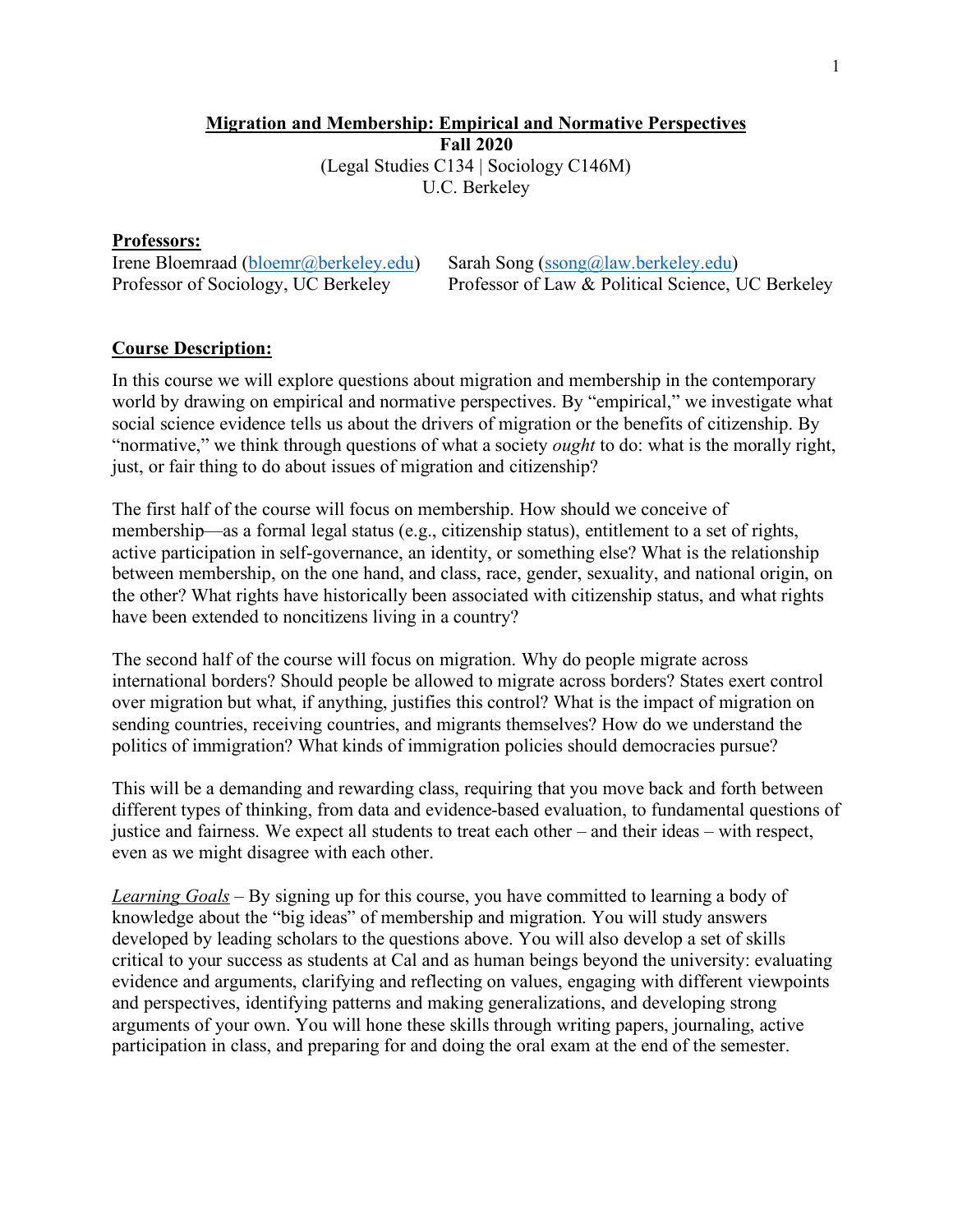*Attendance and Participation –* There will be two synchronous lectures and one GSI-led synchronous section per week. We expect that you will attend virtually all lectures and sections at the appointed time. In lectures, Prof. Bloemraad and Prof. Song will explain key points and arguments from the readings, engage in dialogue with one another to integrate empirical and normative perspectives, and provide time for your questions and discussion. In section, you are expected to be prepared and participate thoughtfully. More details on section participation below.

*Readings –* The schedule below lists the readings to be completed by the date listed. You will get more out of lectures if you do readings *before* class. Some of the texts are difficult and abstract; they will require slow, careful reading. Plan to set aside at least 4 hours per week to read. All reading materials are available electronically on the class **bCourses** site.

## **Course Requirements:**

Your grade will be based on the following course requirements:

- Paper #1 on citizenship policy (25%) **DUE** by 11:59pm PDT, October 23, 2020
- Paper #2 on immigration policy (25%) **DUE** by 11:59pm PST, December 4, 2020
- Contribution to collective "Key terms" Wiki (10% total)
- Reflection journal key points, questions, and reflections on lecture  $\&$  readings (10%)
- Section attendance and participation  $(15%)$
- Oral exam demonstrate knowledge of key terms and discuss one of your papers (15%)

*Paper #1* – The first paper, due October 23, requires that you **outline a citizenship policy for the newly independent country of California**. It is 2050, and California has separated from the United States. It has to establish its own independent citizenship procedure. You must outline a detailed policy on who can acquire Californian citizenship and the procedures for the acquisition of citizenship. Consider factors such as residence, "blood" descent, cultural ties, economic contributions, extraordinary talents or achievement, and any other considerations you regard as necessary for a well-developed citizenship plan. Your essay should have three parts: (1) Based on readings and lectures, what factors do you believe most influence immigrants' acquisition of citizenship? (2) What is your proposed citizenship policy for the new country of California? (3) Why this policy? Justify your policy by referencing both the empirical research and normative arguments. In outlining your justification, consider both the affirmative reasons you will provide citizenship, as well as reasons for avoiding other criteria (e.g., who is denied citizenship?). The plan itself should be about 2 pages (single-spaced). The evaluation of what influences immigrants' acquisition citizenship should be 2-3 pages (double-spaced) and the justification should be about 4-5 pages (double-spaced). In addition, you will need a Works Cited page.

*Paper #2* – The second paper, due December 4, requires that you **outline an immigration policy for the United States (all 50 states)**. It is 2024, and you have been hired to help the newly elected President craft a plan for a thorough revision of US immigration policy. The president's party controls Congress, which provides significant freedom to revise policy, should you so choose. You must outline a specific, detailed policy: how many immigrants, what proportion should enter based on what criteria, what groups or people are excluded, etc. Consider criteria such as humanitarian entry, family ties (and which ones), historical and cultural factors (e.g., colonial ties, long-ago descendants, linguistic ties, religious affiliation, etc.), economic skills, and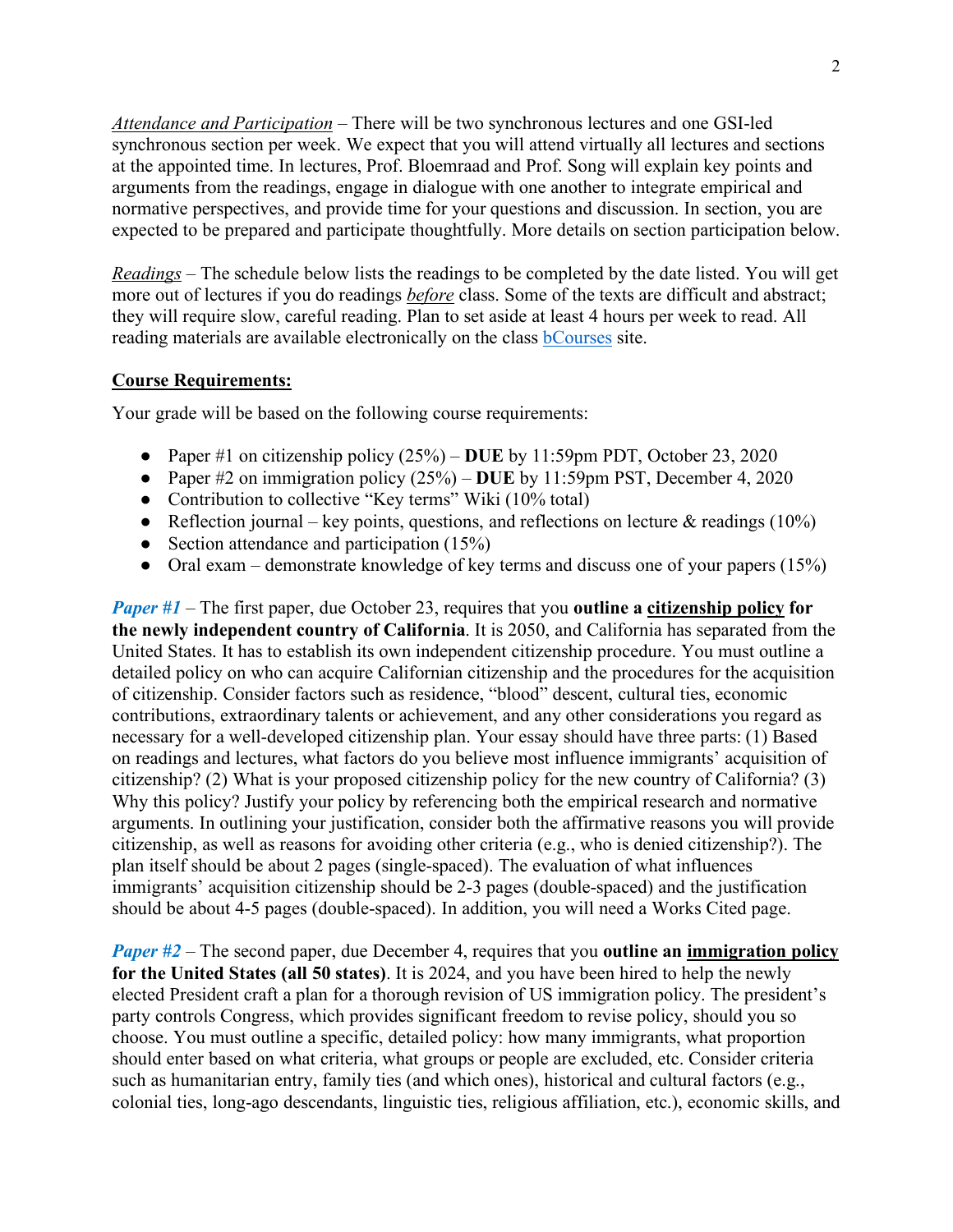any other considerations you regard as necessary for a well-developed immigration plan. Your essay should consist of three parts: (1) Based on readings & lectures, what factors do you believe influence or drive migration most? (2) What is your proposed immigration policy for the United States? (3) Why this policy? Justify your policy by referencing both the empirical research and normative arguments. In outlining this justification, consider both the affirmative reasons for who enters and why, as well as your reasons for not using other criteria (e.g., who is excluded?). The plan itself should be about 2 pages (single-spaced). The evaluation of what influences migration should be 2-3 pages (double-spaced) and the justification should be about 4-5 pages (double-spaced). In addition, you will need a Works Cited page.

**LATE POLICY**: Assignments are marked down a third of a grade for each day late, e.g., an Abecomes a B if two days late.

*Key terms Wiki* – To prepare for the oral exam and stay on top of readings and class materials, students will build a "Key Terms" Wiki over the course of the semester. Each student will write a first draft of 5 key terms. For each, you must (1) provide a definition or explanation of the term in your own words (1-2 sentences); (2) an explanation of the term's importance (1-2 sentences); and (3) an application or example of the term (1-2 sentence). Each key term entry should end with references to specific pages of class readings or lecture dates for others to see source material. Students will also provide peer review of 10 additional key terms over the semester, making suggestions for improvements or corrections. The original writer will then respond, making the corrections or disagreeing with suggestions. If a student disagrees, they must provide a short rationale (1-2 sentences). This material will be collectively available to all students in a section as a study guide for the oral exam and glossary for the essays.

*Reflection journal* – To keep you engaged and help you connect class material to the wider world, each student will keep a reflection journal this semester. You are encouraged, after every lecture, to write two reflection paragraphs. One paragraph should identify the key points from lecture (What did you learn? Why did we assign these readings?) and write down questions (for the professors, your GSI, and/or for yourself). The second paragraph should reflect on how the lecture and reading material speak to your personal experience, to what is going on in the world currently, to popular culture (e.g., a movie, song or book you like/hate), etc. This does not need to be polished writing! But it should show engagement with class material. Entries will be grade Pass/No Pass. Ideally, you will write an entry for each lecture, but you are only required to write 15 entries in total (about 1 per week), with a minimum of 5 new entries at three checkpoints over the semester. Only your GSI and instructors will have access to your reflection journal.

*Section participation* – We will cover a lot of material and learn a wide set of thinking styles in this class. Membership and migration can also be a contentious issue; it requires everyone to engage in thoughtful, respectful dialogue. For all these reasons, we expect you to attend section. Your active participation will improve your learning and that of your peers. 15% of your final grade will be based on section participation. Remember, quality is more important than quantity when it comes to participation, and actively listening to your peers is critical to high-quality participation. Your GSI will provide further details about section participation. If you have to miss section, you must notify your GSI and provide your reason.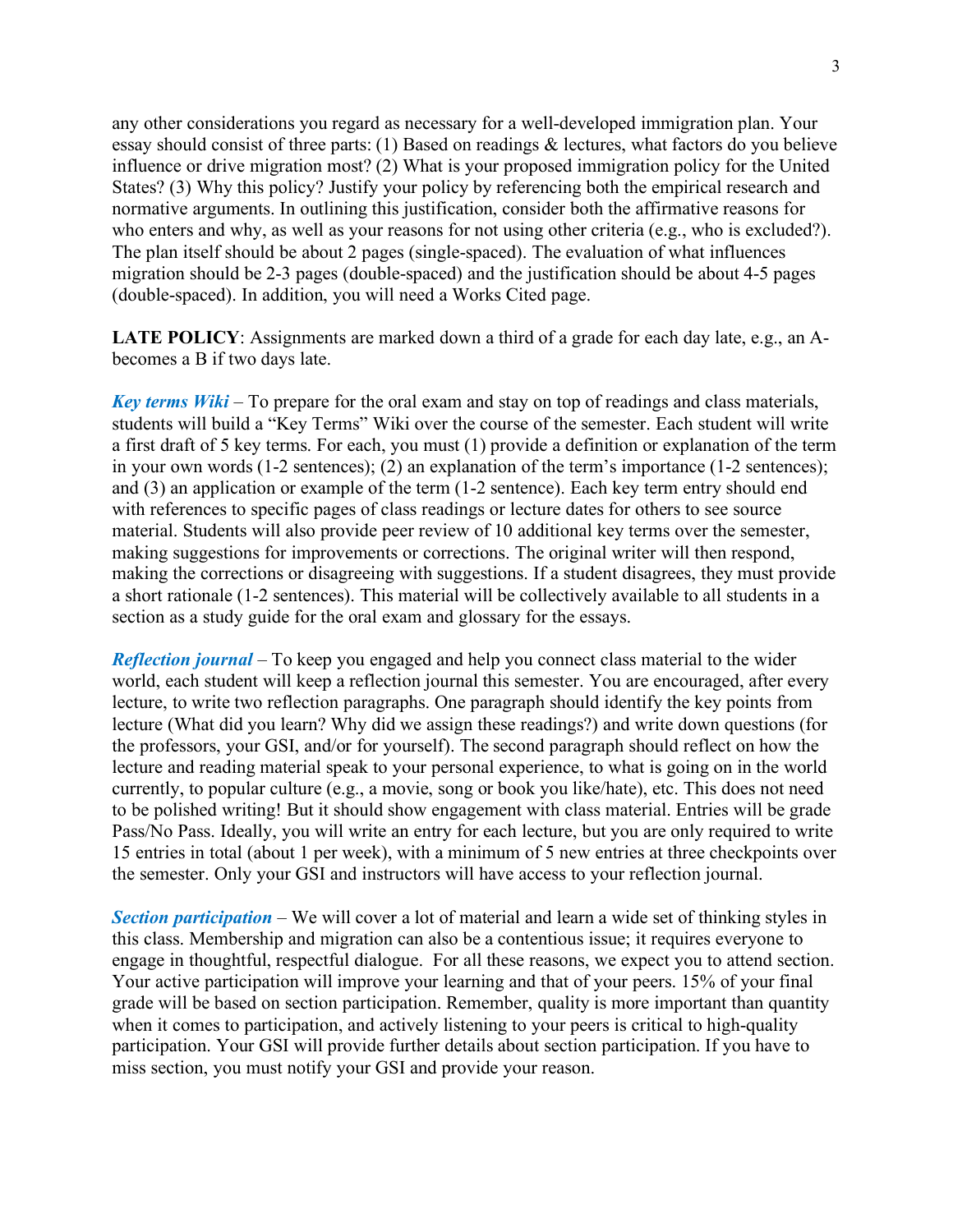*Oral exam* – Instead of a traditional written exam, the final evaluation in this class will consist of a 15-minute oral exam with your GSI during final exam week. The exam will have two parts. In the first five minutes, you will be given 5 key terms drawn from the Key Terms Wiki and asked to discuss 2 (you must provide the definition, importance, and application). Then, for 10 minutes, you will discuss one of your essays in conversation with your GSI. You will be asked how class readings influenced your policy proposal, what a critic might say in response to your proposal, how you would respond, and how you might modify your essay, given the feedback you have received. The oral exams will be scheduled one-on-one during the final exam week.

# **Accommodations:**

Please speak to us as early as possible about accommodations related to disabilities, religious observances, or events that will prevent you from attending class (e.g., athletic activities). In all cases, you are responsible for class material and submitting assignments on time. If you need disability-related accommodations for any aspect of the course, please contact the Disabled Students' Program (DSP) and ensure that they forward all approved DSP accommodations to us, so that we and your GSIs can make the necessary accommodations.

# **Community Norms and On-Line Etiquette:**

*Community Norms:* In this course, we will discuss important yet sensitive and controversial topics related to membership and migration. We want to address these discussions as an inclusive and open learning community. It is important to appreciate that fellow students come from varied backgrounds and experiences, with different levels of interest, knowledge and experiences of immigration. We will discuss community norms for respectful and thoughtful class conversations. Also review the university's Principles of Community.

*On-line Learning Etiquette*: To make the best of our remote instruction experience, we have the following expectations:

## Synchronous learning

- Everyone is **strongly encouraged** to join lectures and discussions live from a computer (rather than a cell phone or tablet) to allow for breakout rooms and other functionality. If you are in need of a computer or internet access, you can apply for a free loaner laptop or Wi-Fi hotspot through the Student Technology Equity Program (STEP).
- Ensure that you are using your Berkeley authenticated Zoom account (associated with your berkeley.edu email). Unauthenticated accounts will not be able to access our sessions. The best way to access the full functionalities of Zoom is to download the Zoom app to your computer: https://zoom.us/support/download. You can access Zoom directly through bCourses (from the homepage, click on the Zoom tab).
- Ensure that Zoom shows your name and, if you want, your preferred gender pronouns.
- **Mute your audio** when not speaking to avoid disruptions from background noise.
- To ask a question or share a comment, use the "raise hand" function or physically raise your hand and wait to be recognized before unmuting your mic. You can also use chat.
- Avoid multitasking during lectures and discussion sections! Focus on the material and our collective conversation.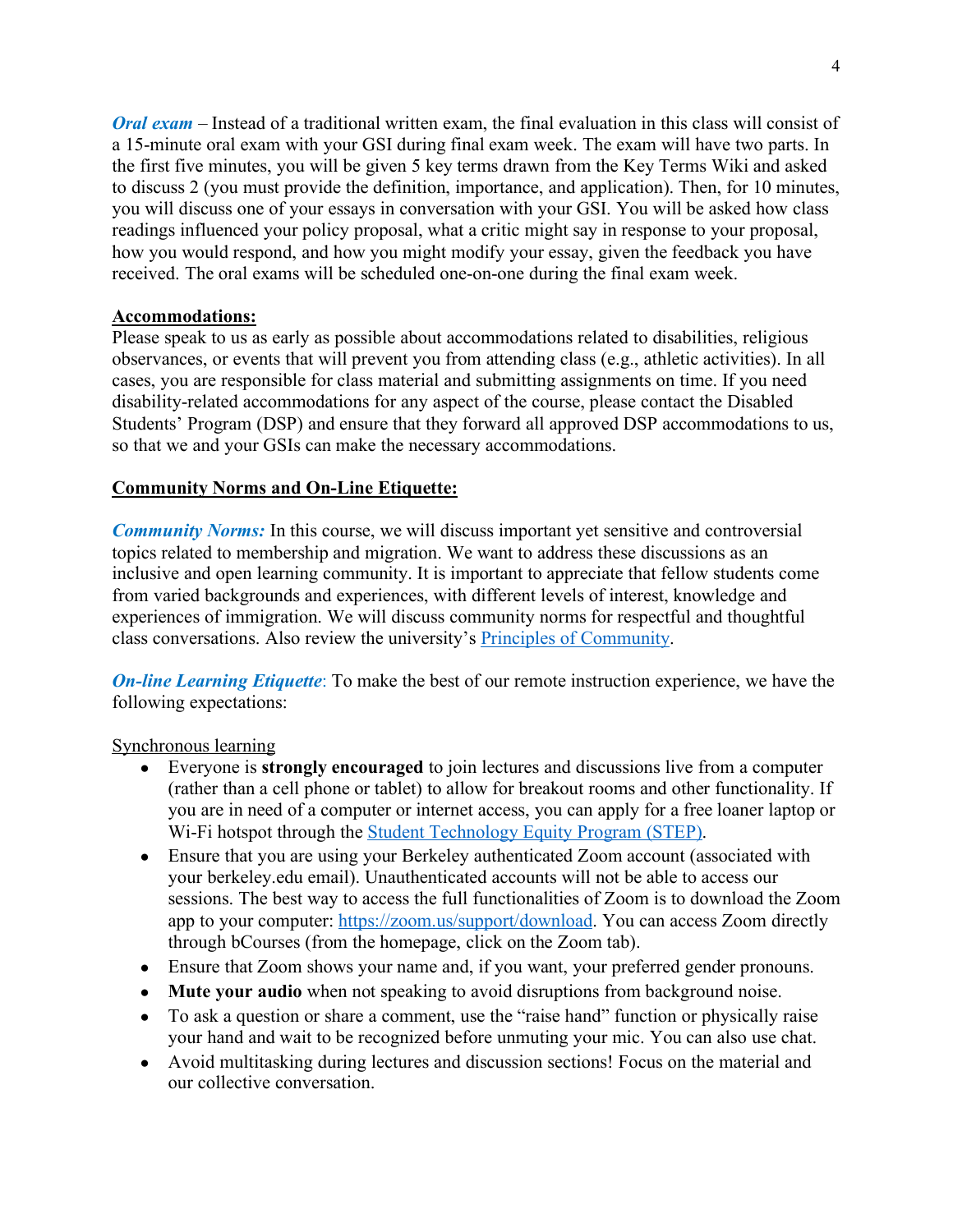# Video

- We expect that you will **turn on your video** during lecture and section. We believe this will help build community, foster engagement, and replicate a professional setting. We are holding you to similar expectations as if the class were in-person: attendance, visibility, and proper dress.
- You are very welcome to add a Zoom background to mask your surroundings. Just ensure that it is not distracting or inappropriate.
- Please let your GSI know if your situation prevents you from using video.

# Zoom Chat

- You can use chat for any questions. During lecture, GSIs will oversee the chat questions. You can also privately message professors and GSIs. But be aware that while professors are lecturing, it may take them some time to see private messages.
- Ensure professionalism in language at all times, both verbally and in the chat.
- Once class begins, the group chat is only for class content.
- In all course-related interactions, including the chat, students must be respectful and considerate of each other.

# Asynchronous learning

- All video lectures, all lecture slides, and some discussion sessions will be posted to bCourses. They are **not to be shared** with anyone outside of the class.
- Recordings of discussion sections will alternate between GSIs each week.

# **Communication**

- Check your berkeley.edu email daily for announcements and class communication. Because we are not meeting in person, it is more important than ever to stay on top of written communication.
- Realize that instructors and GSIs are getting many more emails than usual. They will try to respond in a timely manner, but please be patient.
- bCourses is the hub for class readings, assignments, announcements, and extra materials. You should check bCourses regularly. Indeed, please first check bCourses and the syllabus if you have questions about class logistics and materials.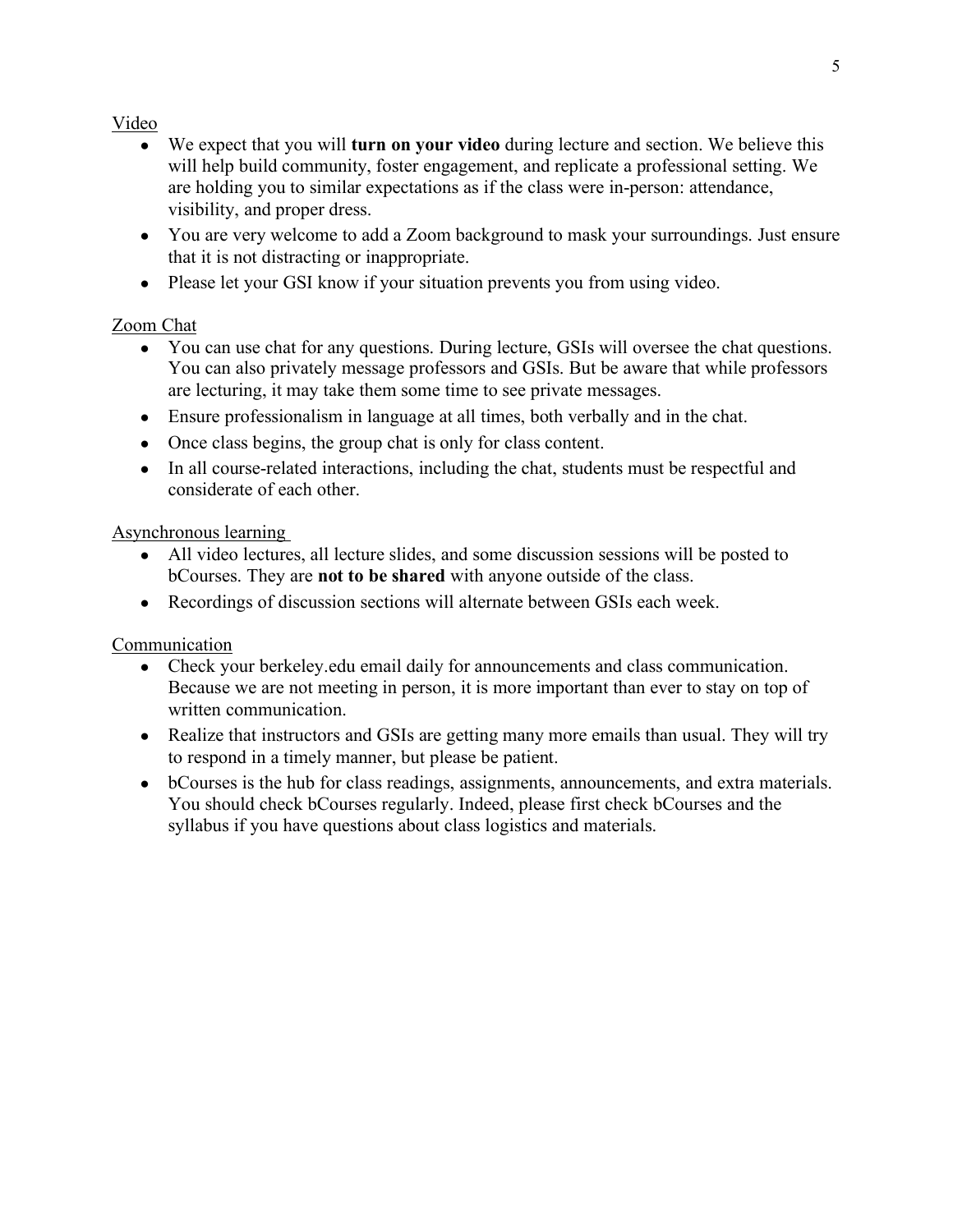## **SCHEDULE AND READINGS**

### Aug 27 **Week 1: Introduction: Migration and Membership**

### Reading for August 27:

Alex Aleinikoff, "The Fragility of the Global Mobility Regime: What States Could Not Do on Their Own, the Virus Has Completed," publicseminar.org, May 19, 2020, https://publicseminar.org/2020/05/the-fragility-of-the-global-mobility-regime/.

"Indian Parliament Passes Divisive Citizenship Bill," *New York Times* 11 December 2019, https://www.nytimes.com/2019/12/11/world/asia/india-muslims-citizenship-narendramodi.html.

"Switzerland Votes to Ease Citizenship for Third-Generation Immigrants," *New York Times* 12 February 2017, https://www.nytimes.com/2017/02/12/world/europe/switzerlandcitizenship-3rd-generation-referendum.html

"Fast-Track Program: Kenyan Runners Join U.S. Army – And Olympic Team," NPR News (read or listen), 23 July 2016,

https://www.npr.org/sections/thetorch/2016/07/23/486747453/fast-track-program-kenyanrunners-join-u-s-army-and-olympic-team

## Sept 1 / 3 **Week 2: The Power and Challenges of Empirical and Normative Thinking**

Reading for Sept 1:

Bloemraad, Irene. 2012. "What the Textbooks Don't Tell You: Moving from a Research Puzzle to Published Findings." Pp. 502-520 in *Handbook of Research Methods in Migration*, edited by Carlos Vargas-Silva. Cheltenham, UK: Edward Elgar Publishing.

*Recommended*:

Weber, Max. [1918] 1958. "Science as a Vocation." Pp. 140-147, 150-151 in *From Max Weber*, edited by H.H. Gerth and C. Wright Mills.

### Reading for Sept 3:

Song, Sarah. 2018. *Immigration and Democracy*. Oxford U Press. Introduction, pp. 1-10.

Baubock, Rainer. 2008. "Normative Political Theory and Empirical Research," in *Approaches and Methodologies in the Social Sciences: A Pluralist Perspective*, pp. 40-52, 58-59.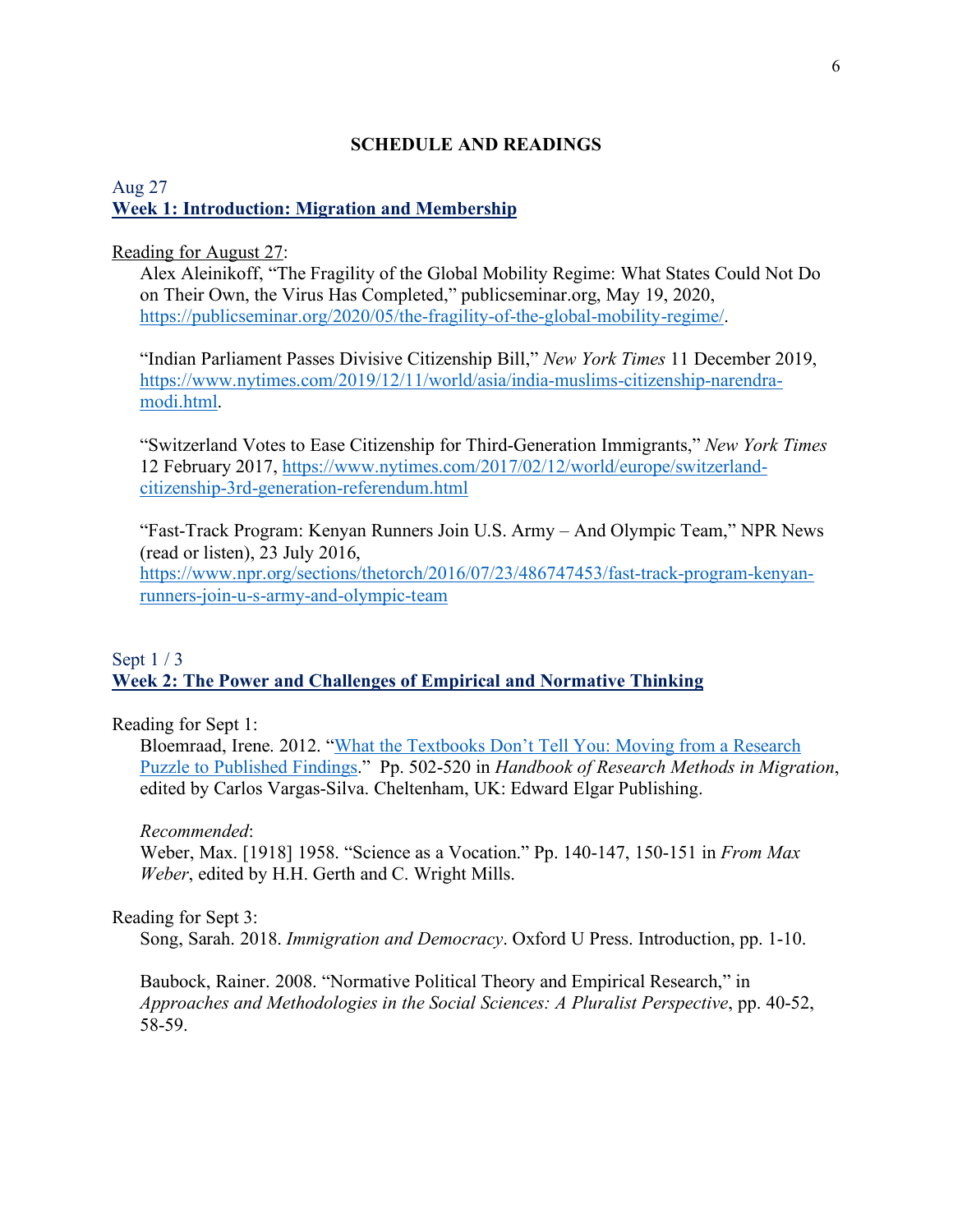### **I. MEMBERSHIP AND CITIZENSHIP**

### Sept 8 / 10 **Week 3: What is Citizenship?**

Reading for Sept 8:

Pocock, J.G.A. 1995. "The Ideal of Citizenship since Classical Times," in *Theorizing Citizenship,* ed. R. Beiner, pp. 29-52.

Reading for Sept 10:

Kerber, Linda. 1997. "The Meanings of Citizenship." *Journal of American History* 84(3): 833-54.

Linda Bosniak. 2006. "Defining Citizenship" (ch 2)," in *The Citizen and the Alien*, pp. 17-36.

## Sept 15 / 17 **Week 4: How and Why Do We Acquire Citizenship?**

Reading for Sept 15:

National Academies of Sciences, Engineering, and Medicine, and Committee on Population. 2015. *The Integration of Immigrants into American Society*. National Academies Press. Pp. 159-180.

Vink, Maarten Peter, Tijana Prokic-Breuer, and Jaap Dronkers. 2013. "Immigrant naturalization in the context of institutional diversity: policy matters, but to whom?" *International Migration* 51(5): 1-20.

Reading for Sept 17:

Bloemraad, Irene. 2006. *Becoming a Citizen: Incorporating Immigrants and Refugees in the United States and Canada*. UC Press. Introduction, 2 & 3.

### Sept 22 / 24 **Week 5: How Should We Acquire Citizenship?**

Reading for Sept 22:

Schuck, Peter, and Rogers Smith, *Citizenship without Consent* (1985), chs. 1 (pp. 9-41), 4 (pp. 90-115), 5 (pp 116-40).

Schuck and Smith, "Trump is half-right. Congress can end birthright citizenship," *Washington Post,* October 31, 2018.

Reading for Sept 24:

Chavez, Leo. 2017. *Anchor Babies and the Challenge of Birthright Citizenship*. Stanford University Press. Chapter 1: "Undeserving Citizens?"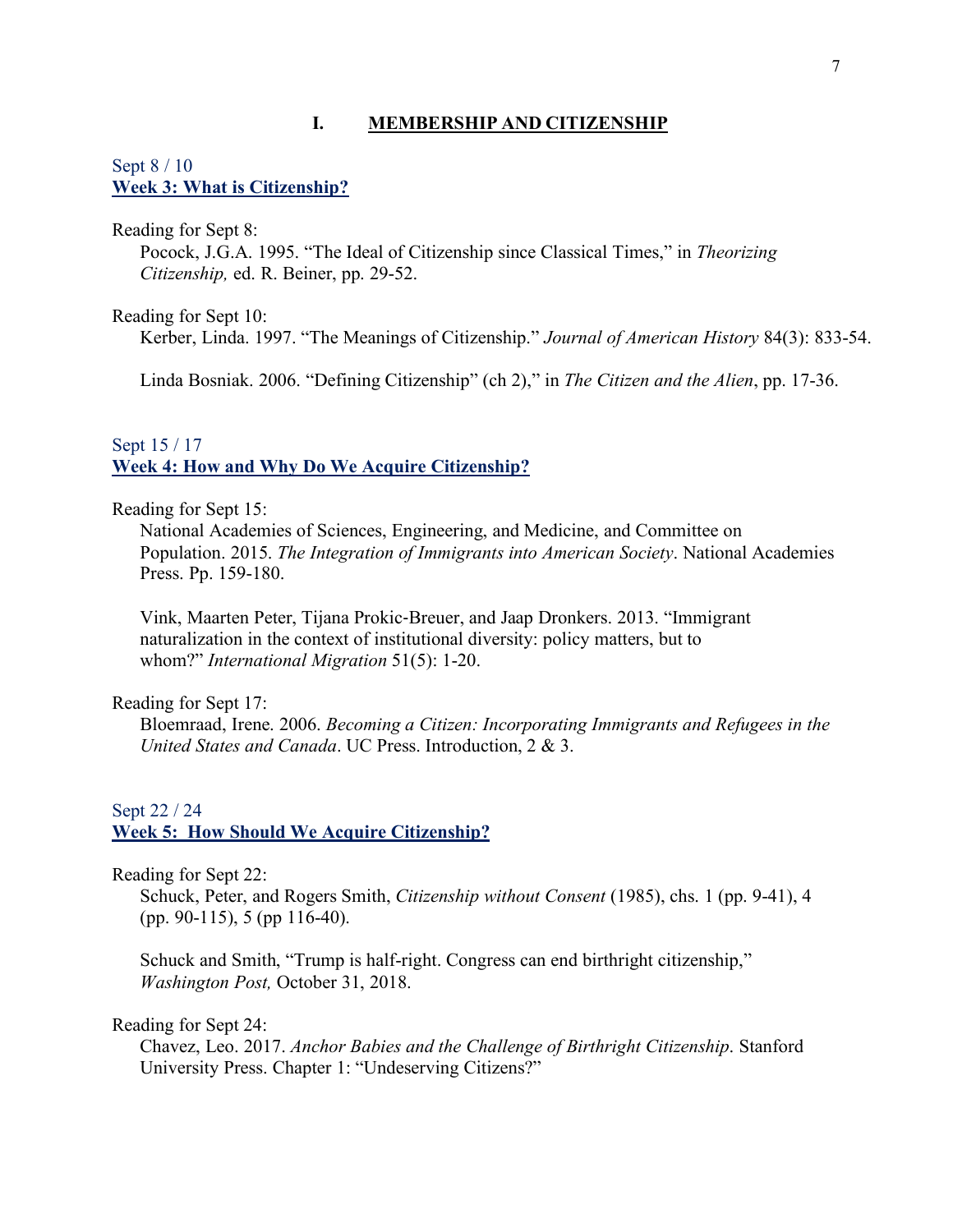Shachar, Ayelet. 2009. "Curtailing Inheritance: Toward a *Jus Nexi* Membership Allocation Principle." In *The Birthright Lottery: Citizenship and Global Inequality.* Harvard University Press. pp. 164-190 (can skip pp. 172-173)

Sati, Joel. 2017. "How DACA Pits 'Good Immigrants' against Millions of Others." *Washington Post.* Sep 7. https://www.washingtonpost.com/news/posteverything/wp/2017/09/07/how-daca-pits-goodimmigrants-against-millions-of-others/

#### *Recommended*:

Carens, Joseph. 2013. "Birthright Citizenship," in *The Ethics of Immigration.* pp. 19-39.

## Sept 29/Oct 1 **Week 6: Exclusions and Inclusions – Who is a member?**

#### Reading for Sept 29:

Marshall, T.H. 1950. *Citizenship and Social Class*. Read pp. 1-48 (focusing on 1-11) and 75- 85.

Smith, Rogers. 1993. "Beyond Tocqueville, Myrdal, and Hartz: The Multiple Traditions in America." *American Political Science Review,* 87(3): 549-66. Skim pp. 554-558, read rest.

#### *Recommended*:

Aptekar, Sofya. "Naturalization ceremonies and the role of immigrants in the American nation." *Citizenship Studies* 16.7 (2012): 937-952.

### Reading for Oct 1:

Schachter, Ariela. 2016. "From "different" to "similar:" an experimental approach to understanding assimilation." *American Sociological Review* 81(5): 981-1013.

Nawyn, Stephanie J. 2011. "'I have so many successful stories': Framing social citizenship for refugees." *Citizenship Studies* 15(6-7): 679-693.

#### *Recommended*:

Hainmueller, Jens & D. Hangartner. 2013. "Who gets a Swiss passport? A natural experiment in immigrant discrimination." *American Political Science Review* 107(1): 159-87.

## Oct 6/ Oct 8

**Week 7: Differentiated, Gradient and Partial Membership**

#### Reading for Oct 6:

Cohen, Elizabeth, and Cyril Ghosh. 2019. "Citizenship Theory Transformed" (ch 3). In *Citizenship.* pp. 48-65.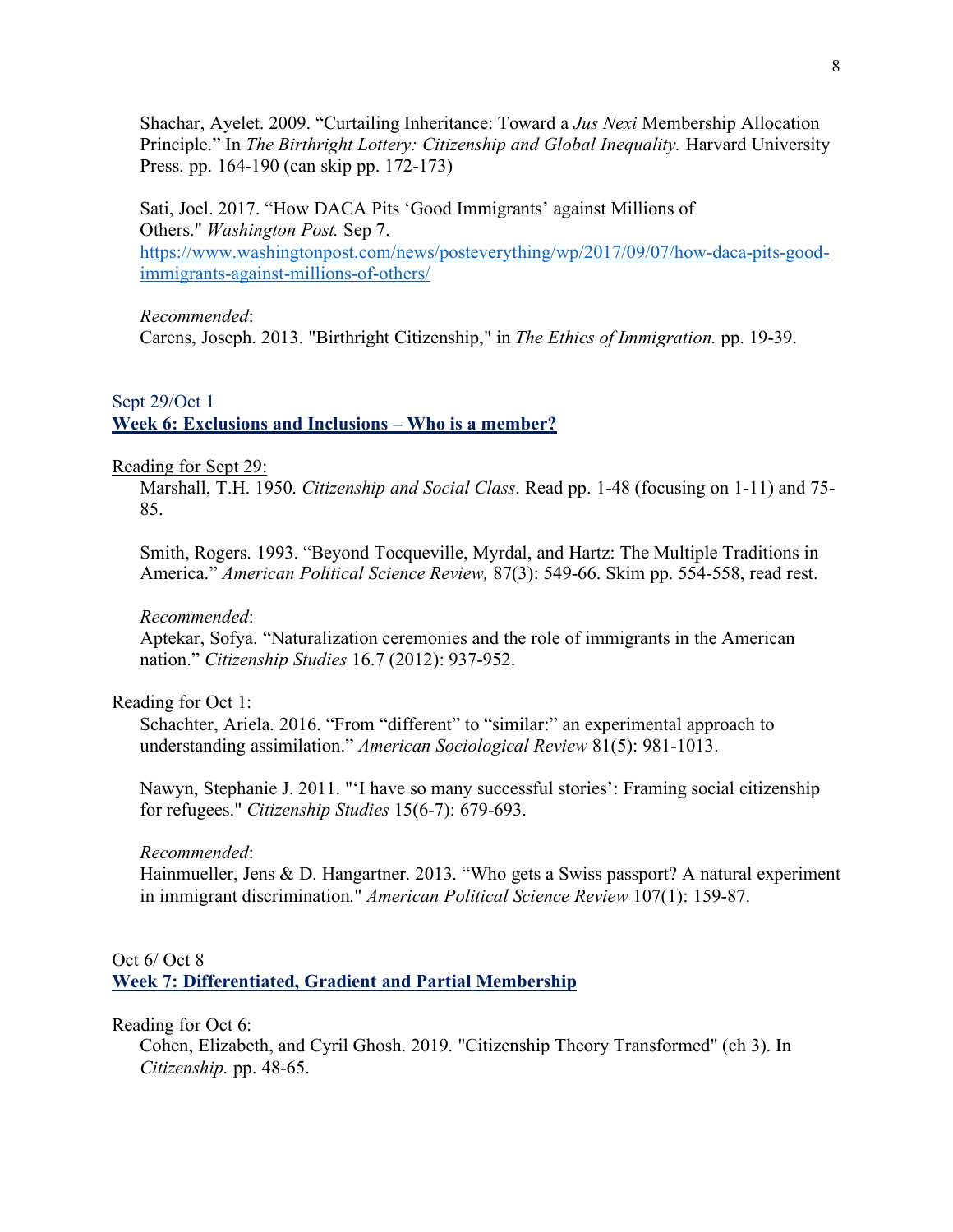Bloemraad, Irene. (Forthcoming.) "Membership in the United States: Boundaries, Distance, Citizenship and What It Means to be American." *Ethnic and Racial Studies*

#### *Recommended*:

Menjívar, Cecilia. 2006. "Liminal legality: Salvadoran and Guatemalan immigrants' lives in the United States." *American Journal of Sociology* 111(4): 999-1037.

### Reading for Oct 8:

Bosniak, Linda. 2006. "The Difference that Alienage Makes." In *The Citizen and the Alien: Dilemmas of Contemporary Membership.* Princeton University Press. Ch. 3, pp. 37-76.

Patler, Caitlin. 2017. "Citizens but for Papers: Undocumented Youth Organizations, Anti-Deportation Campaigns, and the Reframing of Citizenship." *Social Problems* 65(1): 96-115.

#### *Recommended*:

Bloemraad, Irene. 2017. "Does Citizenship Matter?" *Oxford Handbook of Citizenship.* pp. 526-44.

## Oct 13 / 15 **Week 8: Erasing Citizenship? Cosmopolitanism and Post-nationalism**

#### Reading for Oct 13:

Nussbaum, Martha. 1996. "Patriotism and Cosmopolitanism," in *For Love of Country.*  Beacon Press. pp. 3-17.

Tan, Kok-Chor. 2017. "Cosmopolitan Citizenship," *Oxford Handbook of Citizenship.* pp. 695-710.

### *Recommended*:

Miller, David. 2000. "Bounded Citizenship," in *Citizenship and National Identity.* pp. 81-96.

### Reading for Oct 15:

Soysal, Yasmin. 1994. "Toward a Postnational Model of Membership," in *Limits of Citizenship,* pp. 136-162.

Harpaz, Y. 2015 "Ancestry into Opportunity: How Global Inequality Drives Demand for Long-Distance European Union Citizenship." *Journal of Ethnic and Migration Studies* 41 (13):2081–104.

#### *Recommended*:

Bloemraad, I. 2004 "Who Claims Dual Citizenship? The Limits of Postnationalism, the Possibilities of Transnationalism, and the Persistence of Traditional Citizenship." *International Migration Review* 38(2): 389–426.

To wrap up the "Membership" module of our course, you will now **outline and justify a citizenship policy for the newly independent country of California. DUE: 11:59pm PDT, October 23, 2020**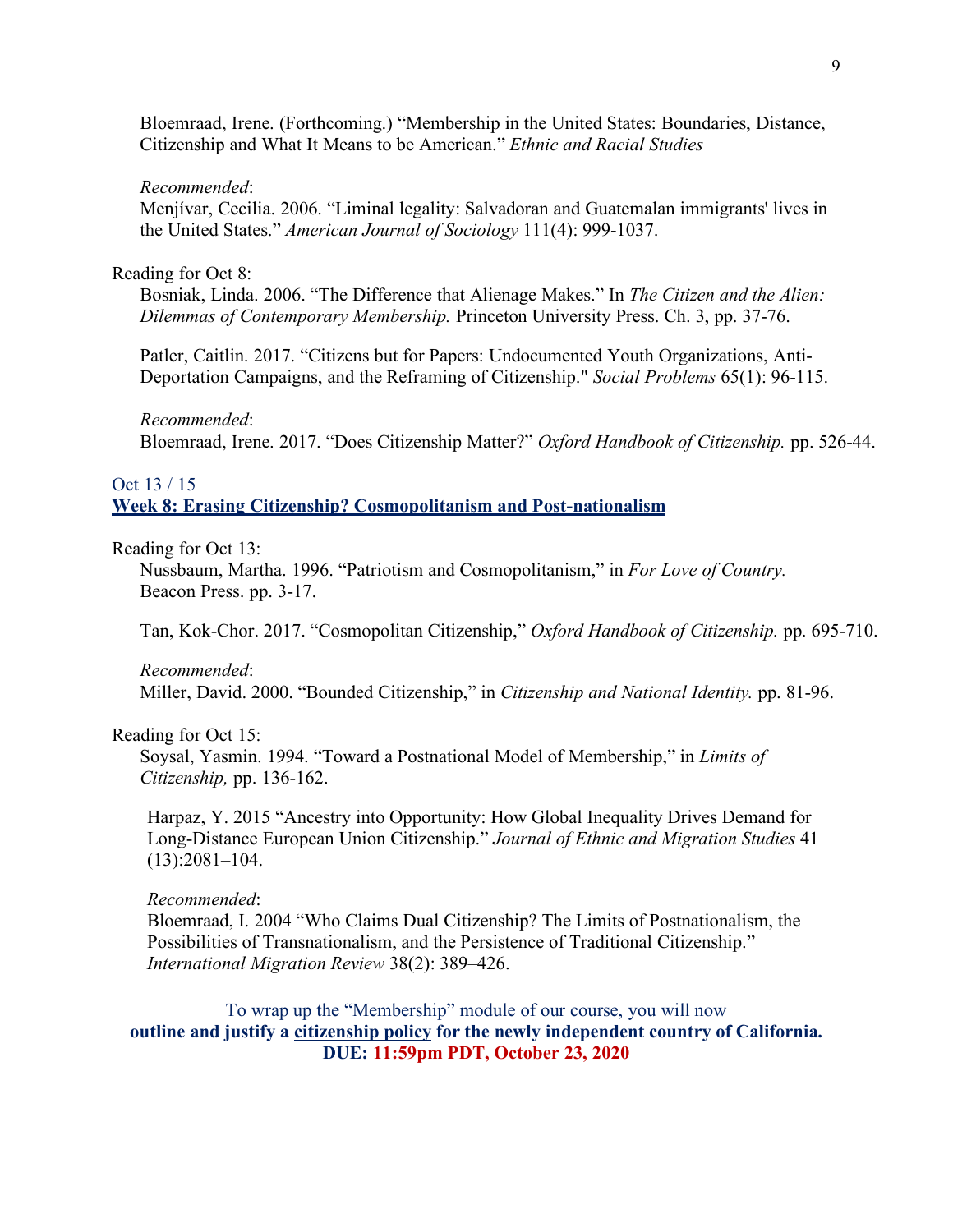## **II. MIGRATION**

## Oct 20 / 22 **Week 9: Why Do People Migrate?**

#### Reading for Oct 20:

*UN Human Development Report, 2009*, Chapter 2, sections 2.1 and 2.2. Full report available at: http://hdr.undp.org/en/reports/global/hdr2009/.

Sassen, Saskia. 1998. America's Immigration 'Problem.' pp. 31-53 in *Globalization and Its Discontents: Essays on the New Mobility of People and Money*. New York: New Press.

### Reading for Oct 22:

Garip, Filiz. 2017. *On the Move: Changing Mechanisms of Mexico-US Migration*. Princeton University Press. Read Introduction (pp. 1-9), then Appendix B (pp. 184-194), then Ch. 1.

## Oct 27 / 29

### **Week 10: Should Nation-States Be Able to Control Immigration?**

Reading for Oct 27:

Walzer, Michael. 1983. "Membership." In *Spheres of Justice.* Basic Books. pp. 31-63.

Reading for Oct 29:

Carens, Joseph. 1987. "Aliens and Citizens: The Case for Open Borders." *Review of Politics* 49(2): 251-73.

*Recommended:*

Song, Sarah. 2018. "Political Theories of Migration," *Annual Review of Political Science,* 21 (2018): 385-402.

# Nov 3/5 **Week 11: The History and Current State of U.S. Immigration Policy**

Reading for Nov 3:

FitzGerald, David and David Cook-Martín. 2014. *Culling the Masses: The Democratic Origins of Racist Immigration Policy in the Americas*. Harvard University Press. Skim Chapter 1 (look carefully at Figures 1-7), read Chapter 3.

Reading for Nov 5:

Massey, Douglas S., Karen A. Pren, and Jorge Durand. 2016. "Why Border Enforcement Backfired." *American Journal of Sociology* 121(5): 1557-1600.

### *Additional information:*

Key US immigration laws, 1790-2006: http://www.migrationpolicy.org/research/timeline-1790 Key US laws & debates, 1986-2013: http://www.migrationpolicy.org/research/timeline-1986 Congressional Research Office reports summarizing the U.S. immigration system.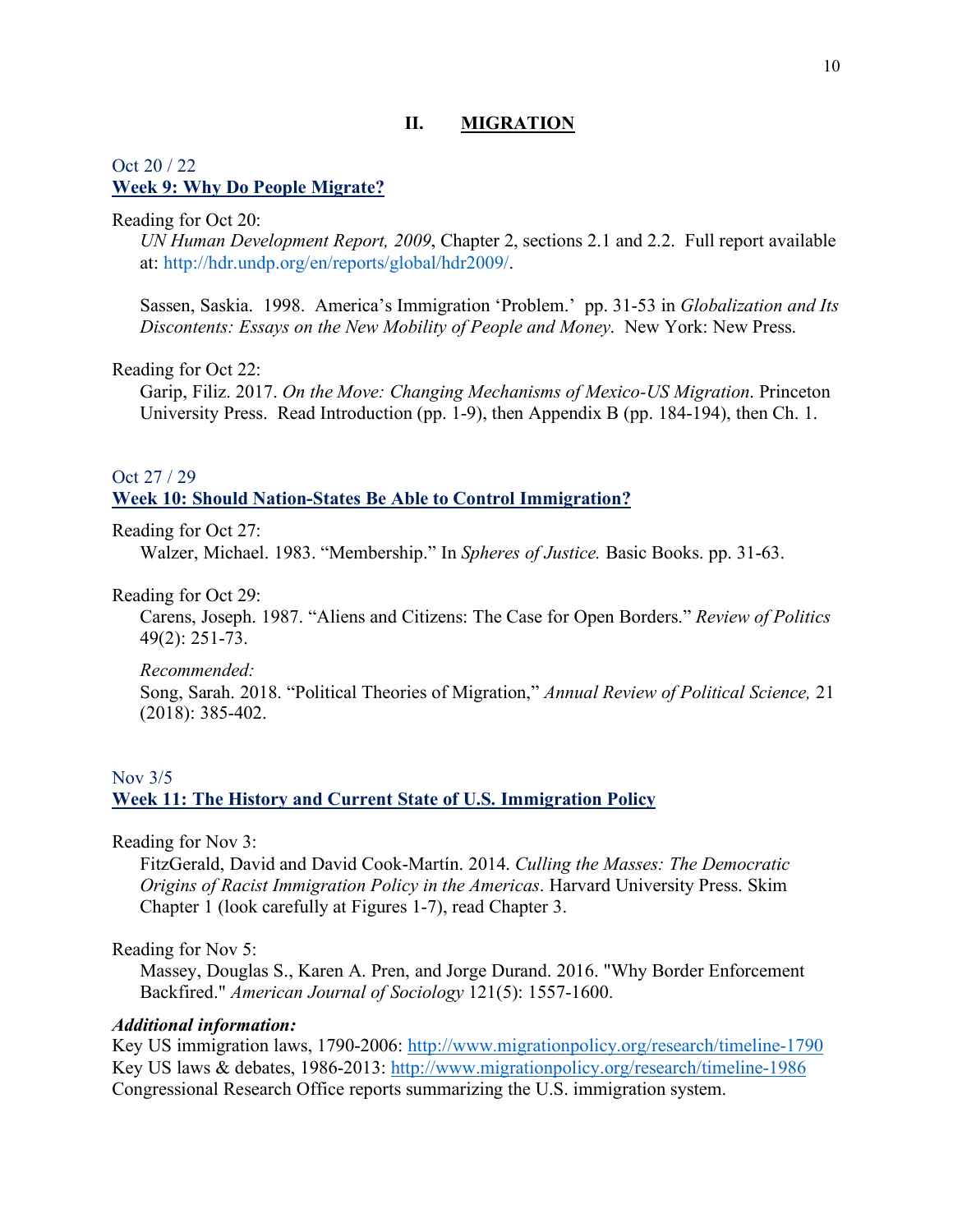## Nov 10/12 **Week 12: Who Should We Let in and Why? Economic and Cultural Concerns**

## Readings for Nov 10:

Shachar, Ayelet. 2016. "Selecting by Merit: The Brave New World of Stratified Mobility." In *Migration in Political Theory: The Ethics of Movement and Membership.* pp. 175-201.

Borjas. George. 2017. "The Immigration Debate We Need," *The New York Times,* February 27, 2017, https://www.nytimes.com/2017/02/27/opinion/the-immigration-debate-weneed.html?searchResultPosition=1

Clausing, Kimberly. 2019. *Open: The Progressive Case for Free Trade, Immigration, and Global Capital*. Harvard University Press. Chapter 8, "Immigrants, We Get the Job Done!"

\**Also, re-visit Patler, on anti-deportation campaigns, and how advocates claim membership*.

## Readings for Nov 12:

Harell, Allison, et al. 2012. "The impact of economic and cultural cues on support for immigration in Canada and the United States." *Canadian Journal of Political Science* 45(3): 499-530.

Creighton, Mathew J., and Amaney Jamal. "Does Islam play a role in anti-immigrant sentiment? An experimental approach." *Social Science Research* 53 (2015): 89-103.

*\*Also, re-read Walzer, "Membership," Spheres of Justice, pp. 41-48 [where he argues for ethnic affinity-based admissions – i.e., he says many citizens feel they're morally bound to admit "national or ethnic 'relatives'." In this sense, countries are more like families than neighborhoods or clubs.]*

# Nov 17/ 19 **Week 13: Who Should We Let in and Why? Family Ties and Humanitarian Obligations**

Reading for Nov 17:

Sarah Song, 2018. "The Claims of Family." In *Immigration and Democracy*. pp. 132-50.

Bloemraad, I., Silva, F., Voss, K. 2016. Rights, Economics or Family? Frame Resonance, Political Ideology and the Immigrant Rights Movement. *Social Forces* 94(4): 1647-1674.

## *Recommended*:

Pallares, Amalia and Nilda Flores-González. 2011. "Regarding Family: New Actors in the Chicago Protests." Pp. 161-179 in *Rallying for Immigrant Rights: The Fight for Inclusion in 21st Century America*, edited by Kim Voss and Irene Bloemraad. Berkeley: University of California Press.